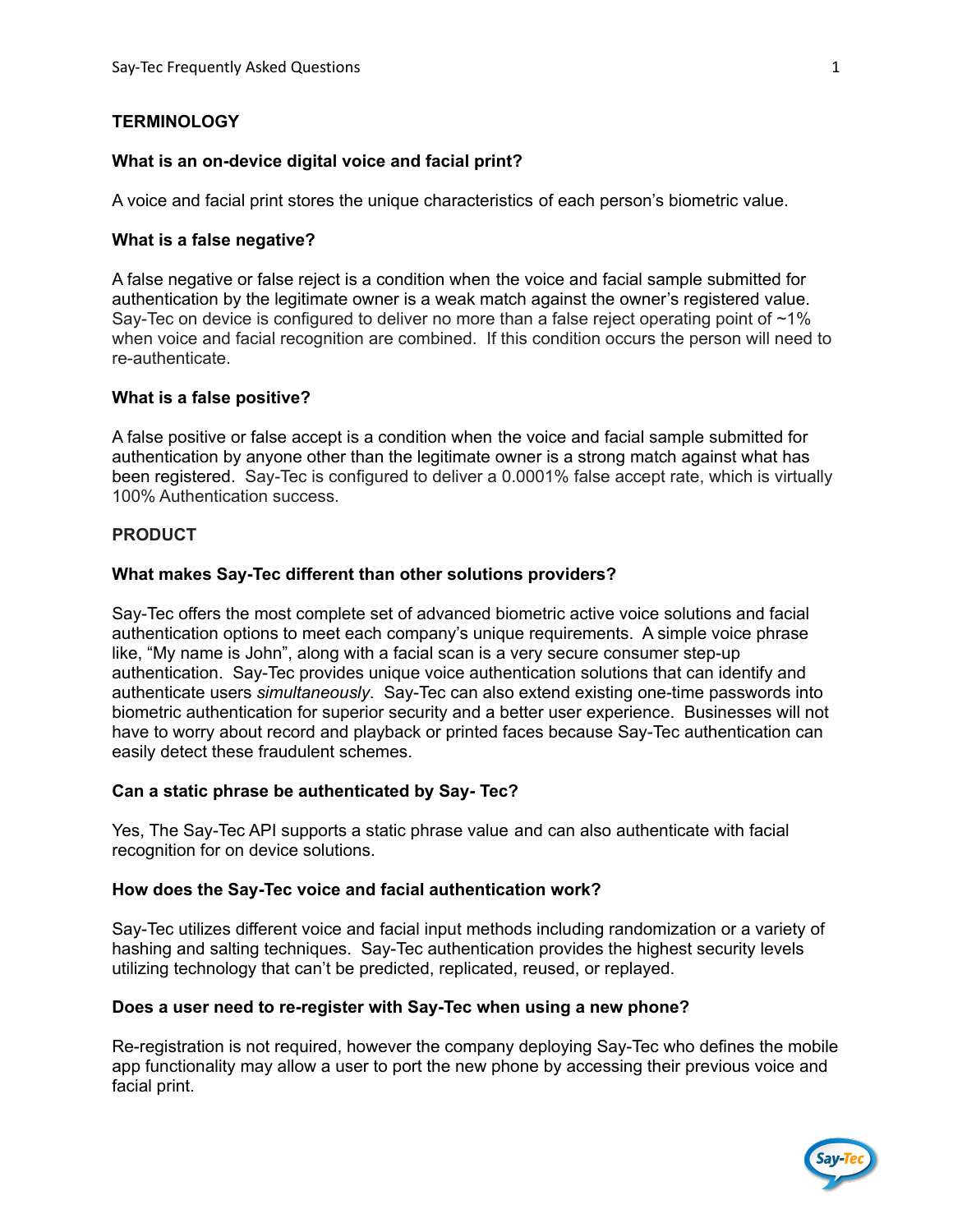## **Does the Say-Tec on device authentication profile expire?**

Yes, when the app is removed, or out of date and no longer functioning.

## **How much does the Say-Tec Authentication service cost?**

Say-Tec provides superior convenience, security and service at a competitive price. Please contact the Say-Tec sales team for more details.

### **How does Say-Tec report a valid or an invalid authentication.**

Say-Tec returns an authentication status for each authentication attempt to the app and depending on the result, the user will either be validated or must re-authenticate. The authentication status will need to be considered with other authentication factors for the transaction or activity by the company who offers the app.

#### **What if I want to use a voice passphrase without facial recognition?**

Say-Tec recommends using both passphrases and facial recognition for the highest level of authentication security on device.

Please work with your Say-Tec Account representative to discuss Authentication deployment options and pricing.

## **What are the main advantages of Say-Tec?**

Extensibility: Say-Tec enables a user to directly service a function without unnecessary navigation—like paying an invoice or approving a wire by simply authenticating with voice and facial scan

Playback Protection: Say-Tec reduces successful playback potential for fraudulent voice and facial attempts

Security: Robust 3-factor authentication with something each user has (the mobile device), something the user is (unique facial recognition) and something the user knows (voice response).

#### **Is the Voice authentication alpha-numeric?**

Say-Tec recommends a numeric and alpha based Voice authentication passphrase.

# **What is the expected amount of time to register a voice and facial print?**

Registration to capture, analyze, store the voice and facial characteristics, and validate should be achievable in 30-40 seconds on device.

#### **What is the expected time to process a voice and facial authentication?**

Authentication is instant, with sub second response, and up to a couple of seconds depending on how long it takes to say the passphrase and position the camera for recognition.

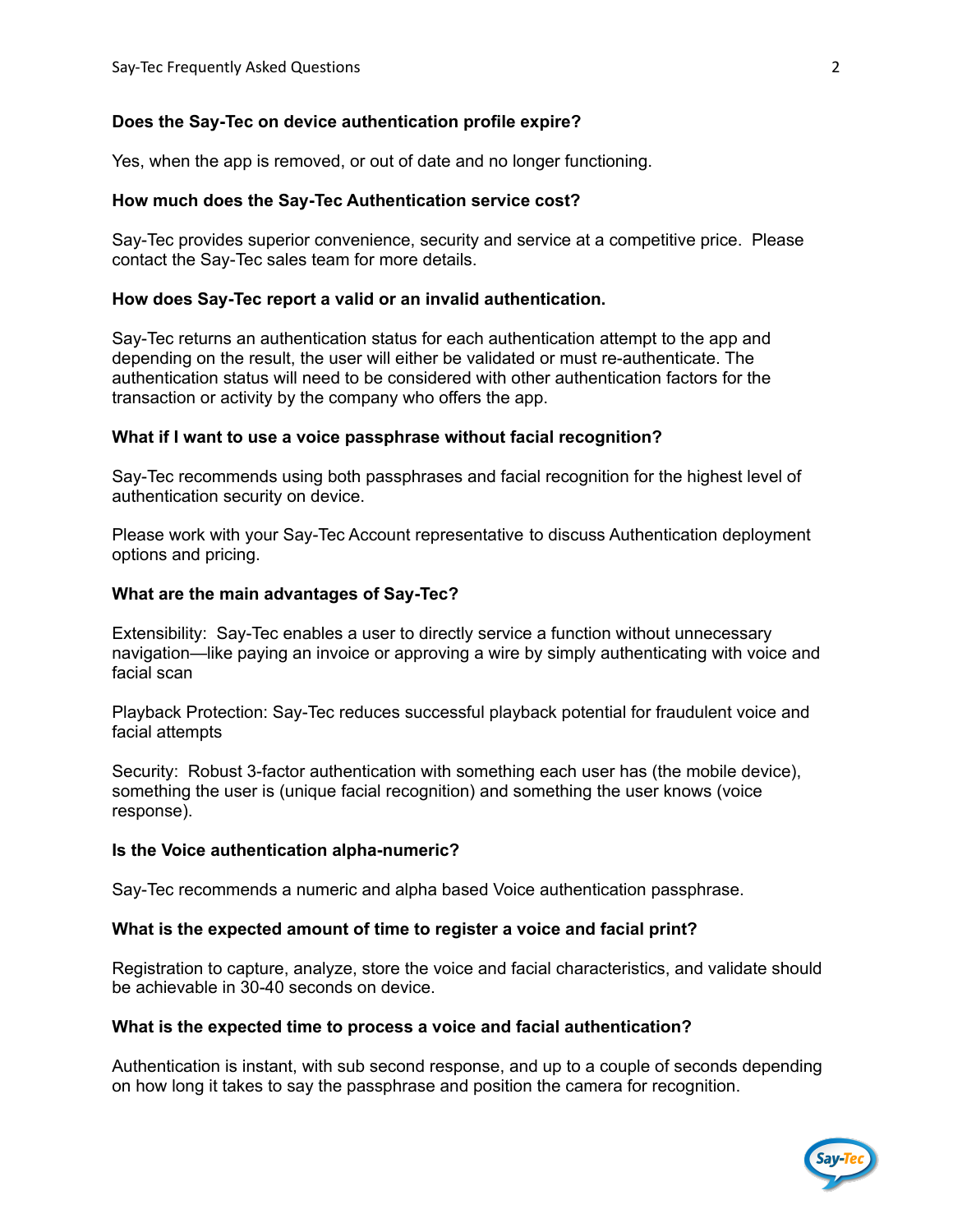## **How many voice samples are required during registration to determine accuracy during authentication?**

The larger the sample size, then generally the greater the accuracy, providing a high-quality registration. Say-Tec recommends Three voice samples, along with the facial scan during registration. Say-Tec automatically and securely stores multiple images of the facial scan.

## **What is Say-Tec's Operational reliability?**

On device authentication is instant, with sub second response, and up to a couple of seconds depending on how long it takes to say the passphrase and position the camera for recognition.

## **How does Say-Tec know if a fraudster is trying to gain access, with a fake voice, or a printed picture?**

Say-Tec uses many tools in evaluating the legitimacy of each user's voice and facial scan. Fraudsters generally will attempt to use replay and synthetic speech generators. However, Say-Tec can identify with the highest accuracy when voice has been modified (speed, pitch, tempo, distortions, noise), spliced audio from multiple utterances, and replayed data using cyclic redundancy checking (CRC). Say-Tec has also been engineered to easily detect printed facial scans, masks, and other fraudulent facial representations.

## **What is the most important aspect in a high-quality authentication service?**

Unlike verifying a binary good/bad password or PIN, voice and facial biometrics are subject to many different and dynamic conditions. For starters, a good registration is essential where the user needs to speak in a quiet location using their natural voice and perform a facial scan in clear lighting. If not, it will result in higher false negatives.

# **Which mobile platforms are supported by Say-Tec?**

Say-Tec supports iOS (7 and later) and Android (Honeycomb or later).

#### **Can a user's voice and facial print be restricted to only one device?**

The Say-Tec API controls how devices are associated with each voice and facial print, which is based on the security policy of each company.

Please work with your Say-Tec Account representative to discuss Authentication deployment options and pricing.

#### **Can the Say-Tec authentication be associated with a specific transaction or activity?**

Yes, a key advantage of Say-Tec's solution is the ability to uniquely associate it with a specific action. For example, using a bank wire transaction ID, a contract or invoice number or mathematically created token value.

# **SCIENCE**

#### **Is a voice and facial print like a fingerprint?**

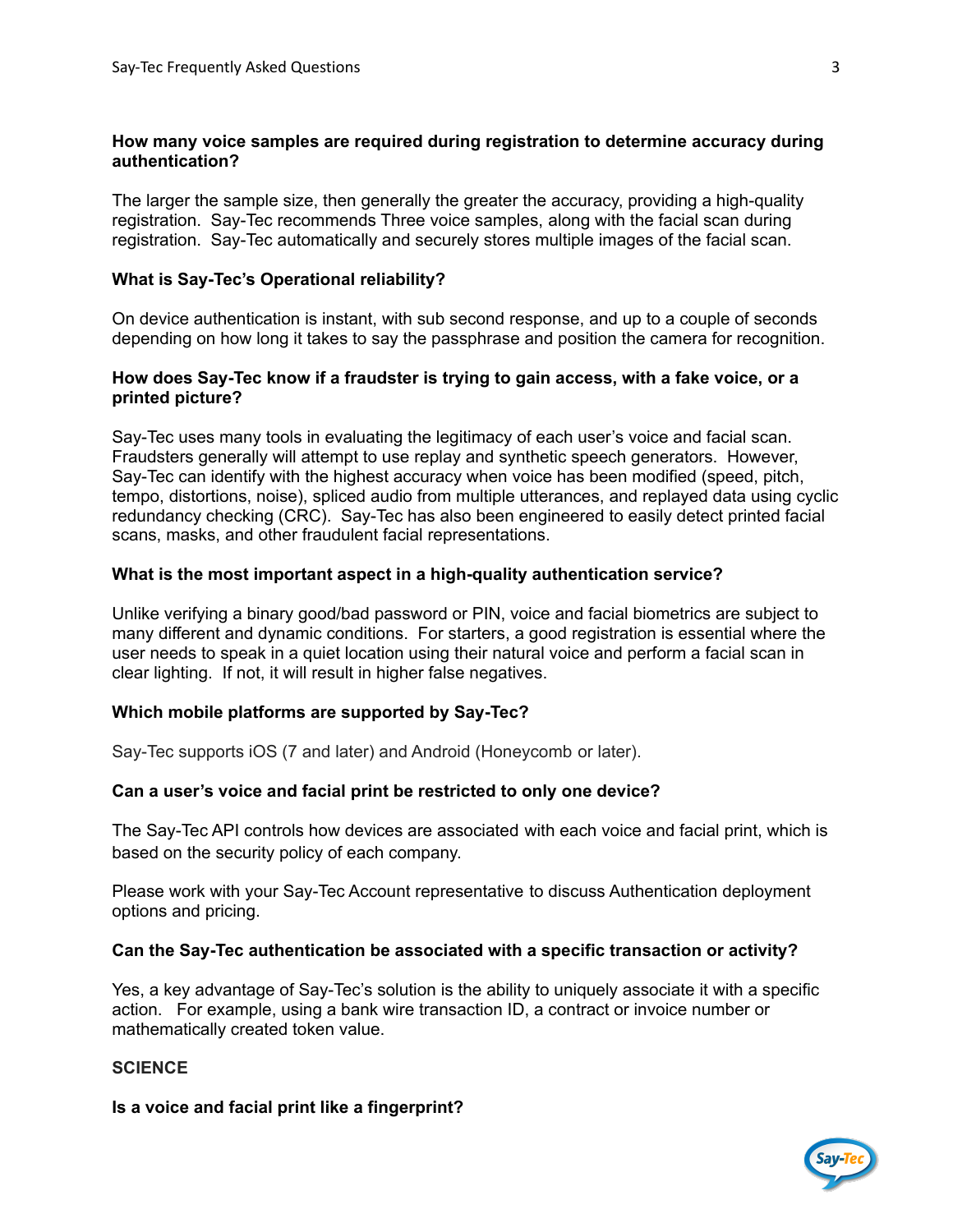Voice and facial authentication uses a wide spectrum of audio and video signals that are analyzed, stored digitally, and then compared. Voice and facial biometrics have many more identification reference points than fingerprint and best of all, it works on any phone.

## **What make up the unique characteristics of each person's voice and facial scan?**

The sound of each individual's voice is unique due to the design of their larynx, their physiological make up (tongue, palate, cheeks, nasal cavity, pharynx) and the manner in which the speech sounds are habitually formed and articulated (pitch, tone, language, dialect). The facial characteristics include over 150 measurements and facial angles that uniquely identify the person.

#### **What is the difference between active and passive voice authentication?**

The two general types of voice authentication are active, which compares specific spoken voice characteristics like passphrases or spoken digits against a "voice print." Passive voice uses a "voice model" which requires substantially more data to verify a person's voice pattern. Passive voice applies when a voice registration is not available or desirable. Active voice can be verified instantly while passive voice requires considerably more time, and at greater expense. Most importantly, Say-Tec's active authentication service can be used for many more business applications where passive voice is limited to basic call center applications. Please ask your account representative for more information.

## **What if the user has a cold? Will the solution still work?**

The accuracy depends upon the severity of the sickness and the robustness of the voice print. Some voice identifiers do not change with a cold, like cadence and accent that are always measured and compared.

#### **How is the voice and facial authentication result determined?**

Voice and facial comparisons are performed against biometric data from the legitimate user that were captured during registration. Authentication of the user are performed with expert engineering to identify the correct match and detect false submissions.

## **Is the combination of voice and facial authentication better than other biometric authentications such as fingerprint and iris?**

Voice and facial [authentication](https://opusresearch.net/wordpress/pdfreports/VoiceBiometricsIntelliview_2017_FINAL_LEADUP_July24.pdf) works on all devices without special hardware and provides a very high accuracy rate. Please ask your Say-Tec rep for more [information](https://opusresearch.net/wordpress/pdfreports/VoiceBiometricsIntelliview_2017_FINAL_LEADUP_July24.pdf) and to discuss [deployment](https://opusresearch.net/wordpress/pdfreports/VoiceBiometricsIntelliview_2017_FINAL_LEADUP_July24.pdf) options.

#### **Does noise impact the ability to process voice authentication?**

Voice authentication processing can deal with some acceptable amount of noise. Modern digital phones have noise-cancellation technology which helps improve the voice sample.

**SECURITY**

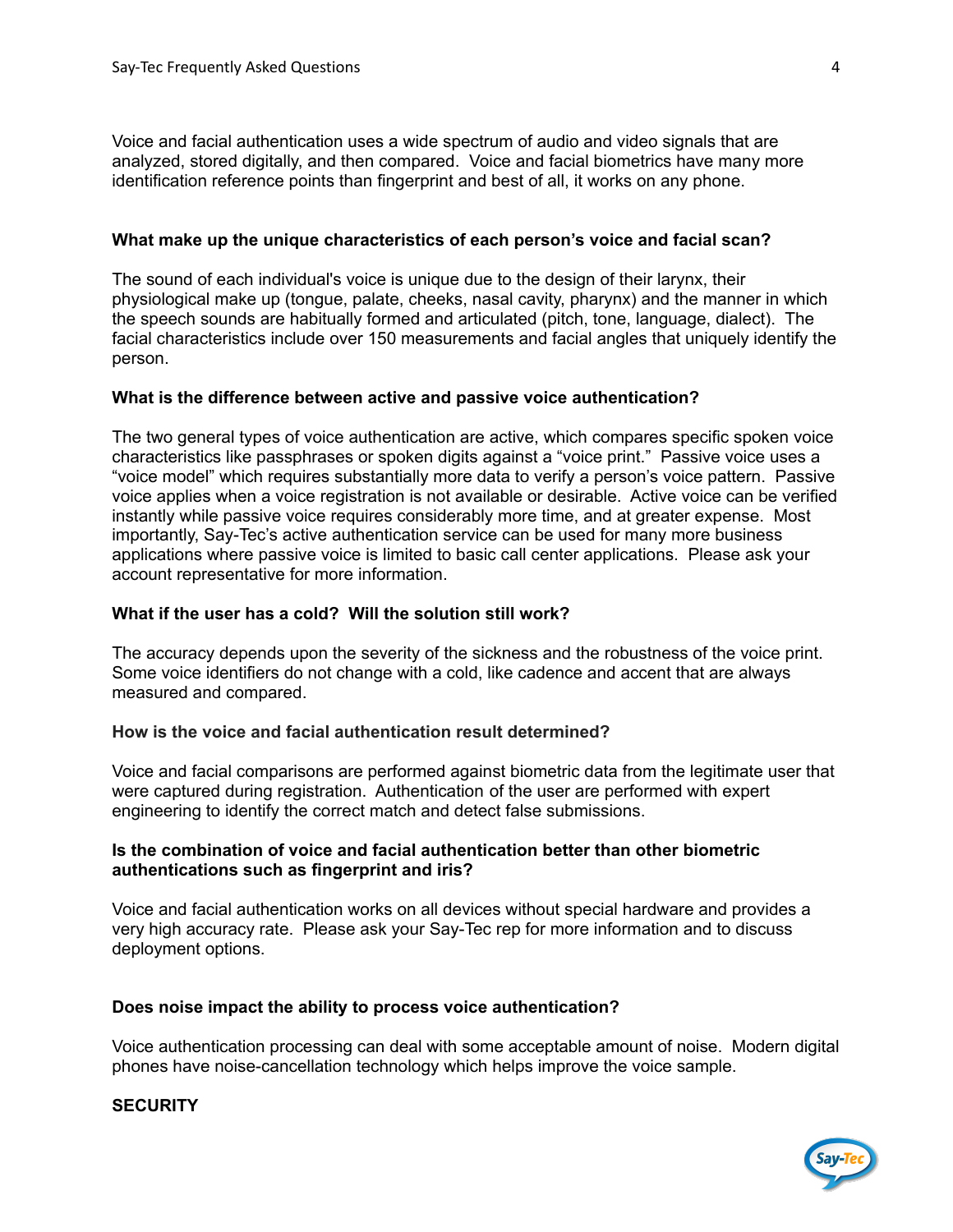#### **Is voice and facial authentication secure?**

Yes, a voice and facial authentication is more secure and validates more unique characteristics than a fingerprint. Say-Tec works on any phone using up to 150 unique characteristics of each person's voice and facial scan. Even identical twins can be told apart. Voice and facial authentication can't be stolen like passwords or PINs.

#### **Is my voice and facial print stored securely in the cloud or on device?**

Yes, the user's voice and facial print is stored securely on device. When a user submits a request for authentication, The Say-Tec API associates the app, performs the request for authentication and provides an immediate status of the validation.

#### **What if someone else sees the Say-Tec prompt on the user's phone? Can they access their account?**

The Say-Tec prompt is only valid for the user who requested it and must be administered by the individual who requested it. Fraudsters will not be granted access.

### **Is it secure to speak the Say-Tec voice authentication while others are nearby? What if someone overhears?**

Speaking Say-Tec authentication prompts are safe because they can not be recorded and replayed to spoof the authentication service. (Static account number-based authentications are not recommended in public settings where someone may hear an account number being spoken.)

#### **What if the user's phone is lost or stolen?**

If a lost or stolen phone is used by a perpetrator, they could not use Say-Tec as their voice and facial print will not match.

### **What if someone records my voice or photographs my face and then plays it back during the Say-Tec authentication prompt?**

Say-Tec has various methods to address playback attack and fraudulent facial prints, including unique voice authentication verification, partitioned voice submission and picture detection. A perpetrator would not be able to trick the Say-Tec authentication service.

#### **What would happen if someone else spoke the voice prompt for my approval?**

The authentication would be declined based on the voice authentication failure, or in combination with facial recognition.

#### **Is the voice and facial print stored in my phone or in the cloud?**

Say-Tec stores the voice and facial print securely on-device, which has the highest accuracy rates, and which is very fast. Please contact a Say-Tec account representative to discuss creating the right solution for your specific needs.

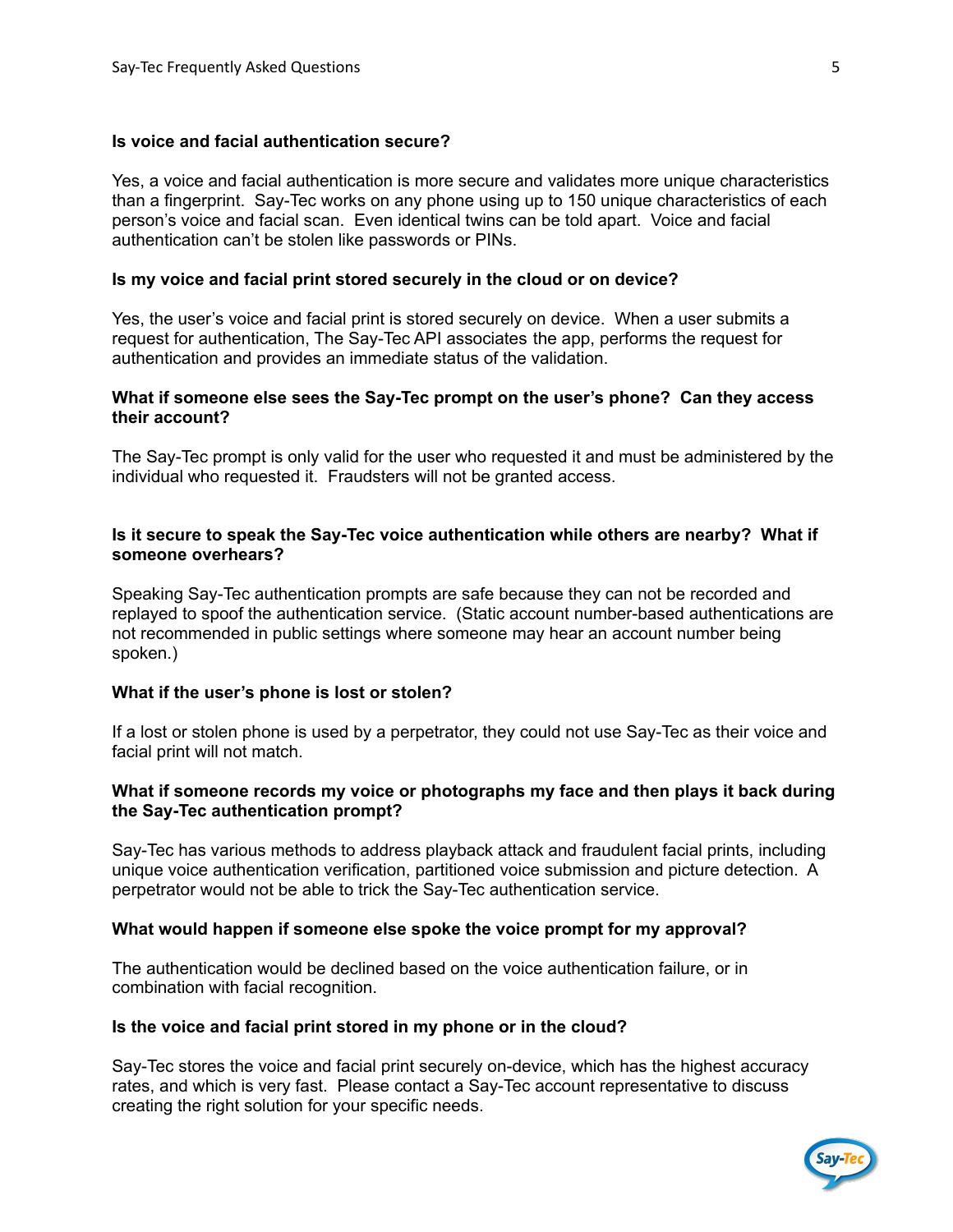## **Can someone steal my voice or facial print from my phone?**

No, the Say-Tec voice and facial print contains proprietary characteristics of each person's voice and facial scan saved and encrypted as digital bits. If a person's biometric information is ever hacked, it could not be used to recreate that person's biometric identity.

## **What is the biggest risk with voice and facial authentication?**

Ensuring that the registration process is secure and reliable is the single most important part of a biometric authentication program. Companies using voice authentication must thwart fraudsters from gaining access to a voice authentication solution by spoofing an identity and building a fake user profile.

## **Is Say-Tec single or multifactor authentication?**

Being mobile-based. Say-Tec is multifactor. The device itself is a factor and the voice biometrics is a second, and facial recognition is the third factor.

## **How is the Voice and facial print protected from being associated with each person?**

The voice and facial print contains no personally identifiable information. The Say-Tec API holds a unique value that is utilized for authentication.

## **Can Say-Tec authenticate if the eyes are closed?**

No, at least One eye must be open for Say-Tec to authenticate with a facial scan.

#### **Can Say-Tec authenticate if I have a moustache or beard and then shave it off?**

Yes, in most cases there will be enough other facial area, including the eyes to properly authenticate. In cases where the beard covers the entire face, a re-registration may be required.

#### **TECHNICAL**

#### **What audio formats does Say-Tec support?**

Say-Tec supports U-Law, A-Law and Linear PCM.

#### **Is Say-Tec FIDO compliant?**

The Fast Identity Online Alliance (FIDO) is a nonprofit consortium formed in 2012 that is working to establish open and scalable standards for authentication systems. Say-Tec works in cooperation with a long list of industry heavyweights to ensure its software solutions align with the organization's expected standards although has not joined the FIDO alliance.

# **Does Say-Tec use AI or machine-learning?**